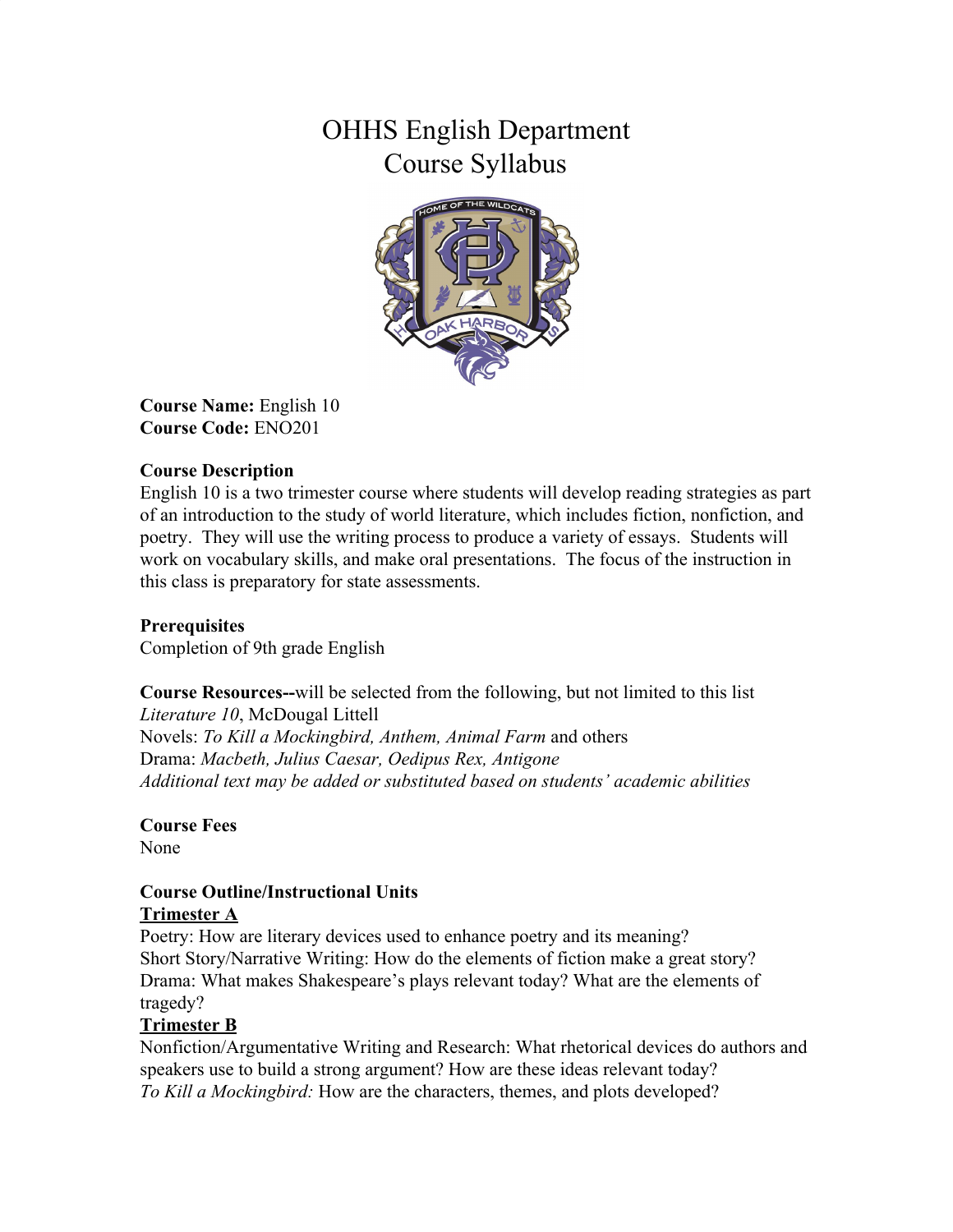*Animal Farm/Anthem/*Literary Analysis*:* How does an ideal and dystopian society differ? What literary devices are used to reveal theme, character, and/or setting?

#### **Major Assessments**

Essays mentioned above will be assessed according to the Common Core Writing Standards. Students will demonstrate proficiency in each mode of writing. Reading skills will be assessed for comprehension, analysis, synthesis, etc. Students will demonstrate proficiency in reading through small and large group products, oral presentations, and multiple choice, short response and essay response test items. Vocabulary and grammar will be assessed by quizzes, application, and use in context.

| <b>Letter Grade</b> | Percentage     |
|---------------------|----------------|
| A                   | 93\% and above |
| $A -$               | $90\% - 92\%$  |
| $B+$                | $88\% - 89\%$  |
| B                   | $83\% - 87\%$  |
| $B -$               | $80\% - 82\%$  |
| $C+$                | $78\% - 79\%$  |
| $\overline{C}$      | $73\% - 77\%$  |
| $C-$                | $70\% - 72\%$  |
| $D+$                | $68\% - 69\%$  |
| D                   | $60\% - 67\%$  |
| F                   | 59% and below  |

# **OHHS Grading Scale**

## **Weighted Categories**

| Category    | Percentage<br>of overall<br>grade |
|-------------|-----------------------------------|
| Daily Work  | 40%                               |
| Assessments | $60\%$                            |

## **Redo Policy**

OHHS is an effort based school where we believe all students can learn. We also know that students learn at different rates. Thus, we are implementing a re-do policy that recognizes the needs of individual learners.

- 100% Re-do
	- o Assessments (with exception of the Final semester exam)
	- o Key Assignments: Evidence that demonstrates mastery of a standard
- Teachers may:
	- o require completion of supporting assignments prior to re-do opportunities for students to show they can meet the standard.
	- o require students to complete redo of work outside of class time.
	- o limit the number of redo opportunities for each assignment.